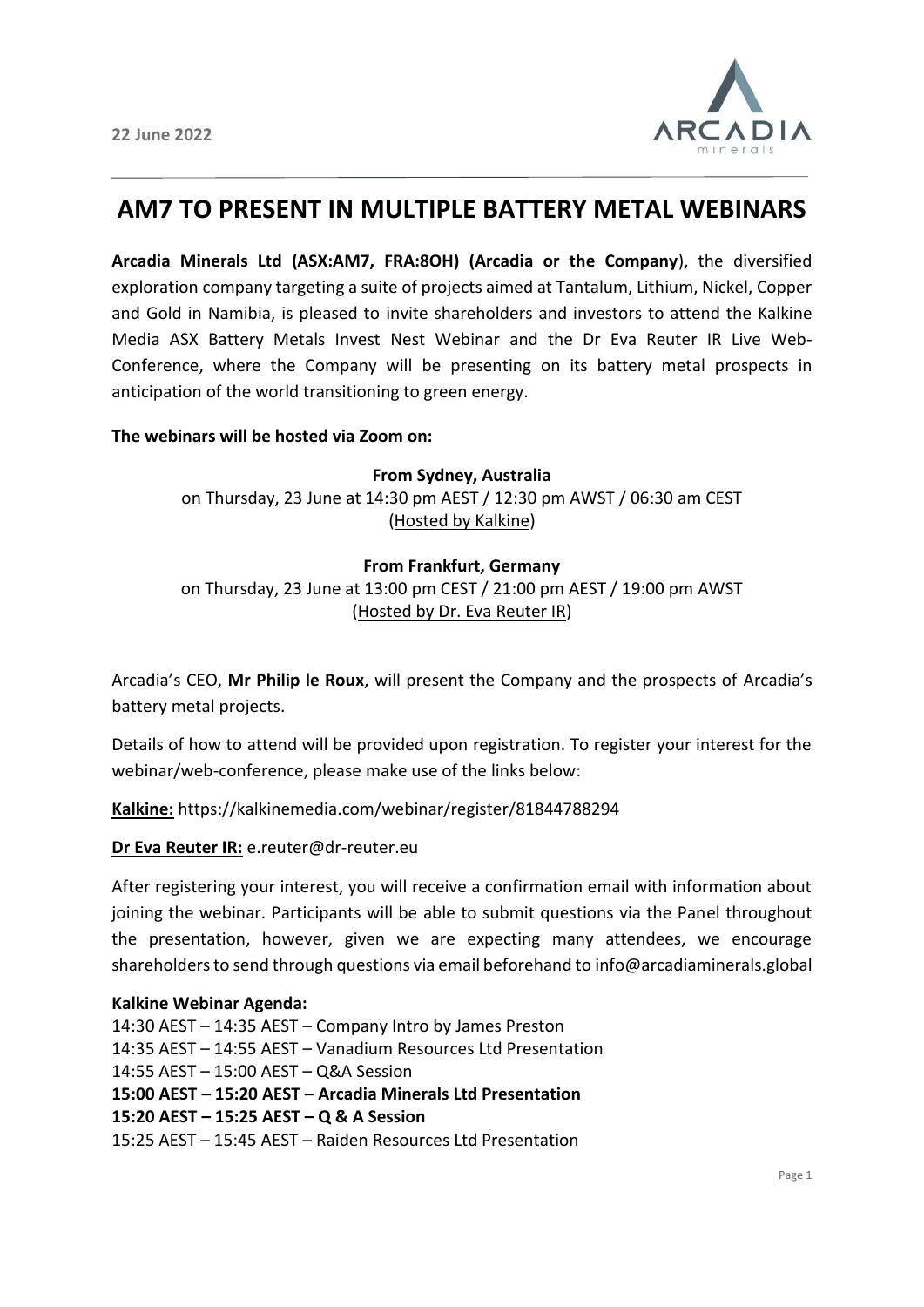

### 15:45 AEST – 15:50 AEST – Q & A Session

### **To view a promo video ahead of the webinar click** [here.](https://www.youtube.com/watch?v=jq0HIrEWXgs)

## **Dr. Eva Reuter IR Web-Conference Agenda:** 13:00 CEST – 13:05 CEST - Welcome and short introduction to the topic of battery metals **13:05 CEST – 13:20 CEST – Arcadia Minerals Presentation**  13:20 CEST – 13:35 CEST – Evolution Energy Minerals Presentation 13:35 CEST – 13.50 CEST – SunMirror Presentation 13.50 CEST – 14.05 CEST – Vanadium Resources

# **This announcement has been authorised for release by the Chairman of Arcadia Minerals Limited.**

For further information please contact: Jurie Wessels **Executive Chairman Arcadia Minerals Limited [info@arcadiaminerals.global](mailto:info@arcadiaminerals.global)**

#### **BACKGROUND ON ARCADIA**

Arcadia is a Namibia-focused diversified metals exploration company, which is domiciled in Guernsey. The Company explores for a suite of Gold and new-era metals (Lithium, Tantalum, Palladium, Nickel and Copper). The Company's strategy is to bring the advanced Swanson Tantalum project into production and then to use the cashflows (which may be generated) to drive exploration and development at the potentially company transforming exploration assets. As such, the first two pillars of Arcadia's development strategy (a potential cash generator and company transforming exploration assets) are established through a third pillar, which consists of utilising the Company's human capital of industry specific experience, tied with a history of project generation and bringing projects to results, and thereby, to create value for the Company and its shareholders.

Most of the Company's projects are located in the neighbourhood of established mining operations and significant discoveries. The mineral exploration projects include-

- 1. **Bitterwasser Project** prospective for lithium-in-brines and that includes a potentially expanding JORC Mineral Resource from lithium-in-clays.
- 2. **Kum-Kum Project** prospective for nickel, copper, and platinum group elements.
- 3. **Karibib Project** prospective for copper and gold.
- 4. **The Swanson Project** advanced tantalum project undergoing a feasibility study and which contains a potentially expanding JORC Mineral Resource within the Swanson Project area and neighbouring tenements held by the Company.